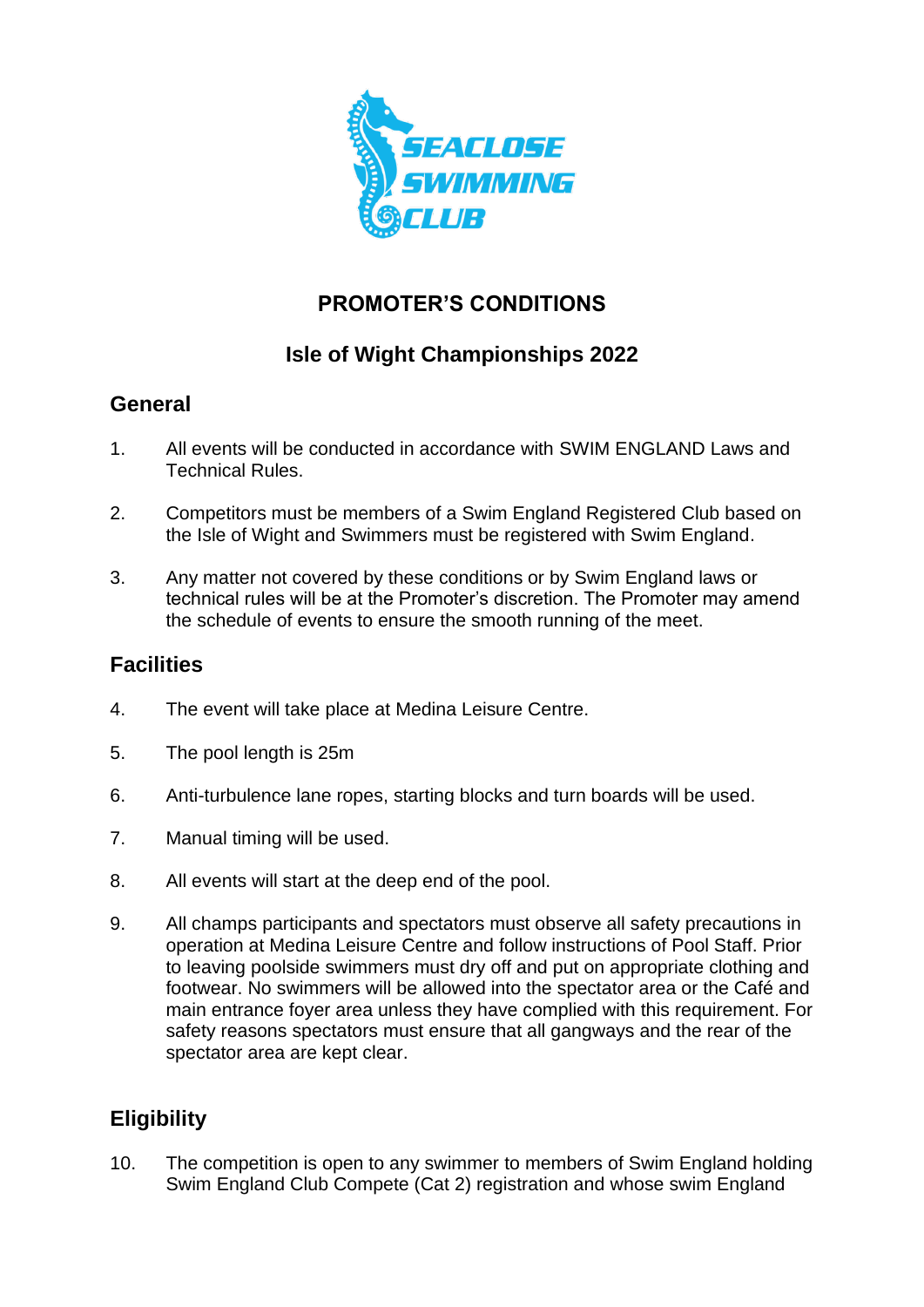Fee paying club is based on the Isle of Wight.

- 11. There are no upper or lower qualifying times for this event.
- 12. Entry times submitted must be from registered meets and appear on Swim England rankings. If a swimmers does not have a time on Swim England Rankings enter No Time / NT on when entering.
- 13. Long course times to be converted to short course times on entries.
- 14. Event is open to swimmers aged 10 and over as at 31<sup>st</sup> December 2022.
- 15. Time trials will not be permitted at the meet.

### **Entries**

- 16. Entry fees: £5.00 per event.
- 17. Club entries with short course times (long course conversions will be accepted) should be submitted using the HyTEK electronic file which will be made available. Swimmers with No Times enter NT on the entry form. Entry fees to be paid by each club.
- 18. Seaclose Swimming Club Entries to be completed on the electronic entry form provided. Individual entry fees to be paid before entries will be accepted.
- 19. Entries will close at midnight on  $25<sup>th</sup>$  June 2022 no entries will be accepted after this date.
- 20. Swim England Rankings may reject results containing errors. Please ensure details are checked for accuracy before submitting your entries. In particular check dates of birth and names.
- 21. Age groups are (age as at  $31<sup>st</sup>$  December 2022)
	- 10 Yrs 11-12 Yrs 13-14 Yrs 15-16 Yrs 17-18 Yrs 19+ Years

### **Medals**

- 22. Medals will be made to those swimmers placed  $1<sup>st</sup>$  to  $3<sup>rd</sup>$  in each event.
- 23. A Medal table will be in operation on both evenings of the event.
- 24. Swimmers to collect their medals before the end of the competition.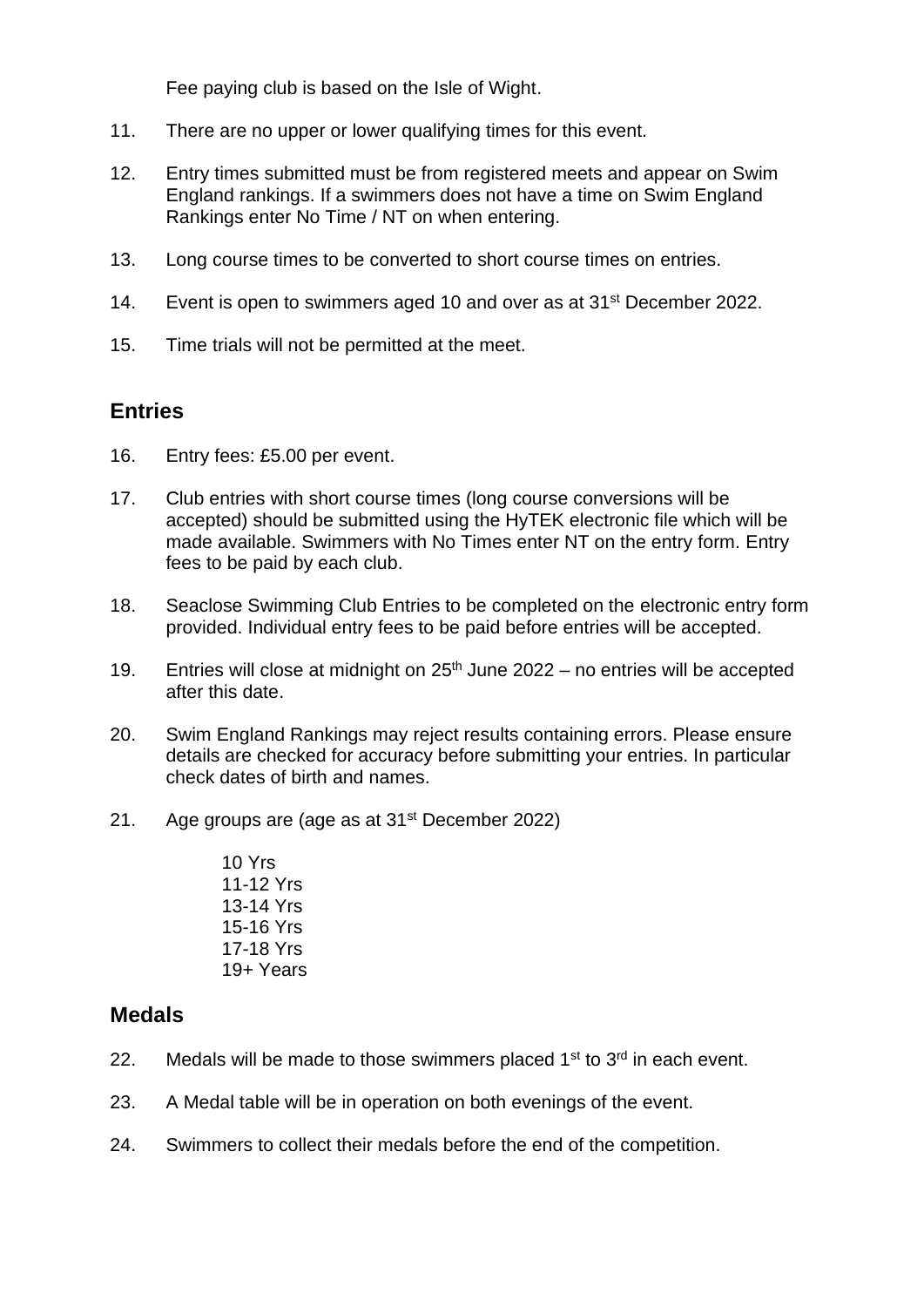## **Operation of the Meet**

- 25. Lanes will be allocated to age groups for the purpose of warm-up and announcements will be made. Diving will only be allowed in specified lanes.
- 26. All events to be swum slowest to fasted.
- 27. Over the top starts may be used.
- 28. Withdrawal be notified until 15 minutes before the end of the warm-up.
- 29. All swimmers must be accompanied on poolside at all times by a Coach or Team Manager registered with Swim England and with a current DBS check and recently completed safeguarding training.
- 30. Swimmers are responsible for reporting to the Competitor Stewards on time. For the first two events in each session swimmers should report to the Competitor Stewards directly after the warm-up. Swimmers in all other events should report to the Competitor Stewards at least one event before their own event.
- 31. Failure to appear in the designated heat will cancel any right to complete in that event.
- 32. The One-Start Rule will apply. All events will be run on a Heat Declared Winner (HDW) basis.
- 33. Competitors are advised not to leave their belongings unattended and to ensure that all valuables are placed in a locked locker.
- 34. Meet results will be submitted to Swim England Rankings as soon as possible after each session.

#### **Data Protection**.

- 35. With the submission of entry details, consent is deemed to have been given, as required of the Data Protection Act, to the holding, and distribution as necessary, of personal information on computer to enable the running of the Meet.
- 36. The Promoter reserves the right to amend the Conditions, without prior notice, to ensure the smooth running of the Championships.
- 37. For any matters not covered by these Conditions the IW Champs Management will make any decisions it deems necessary to provide for the satisfactory running of the competition. By submitting an entry participants have deemed to agree to such decisions.